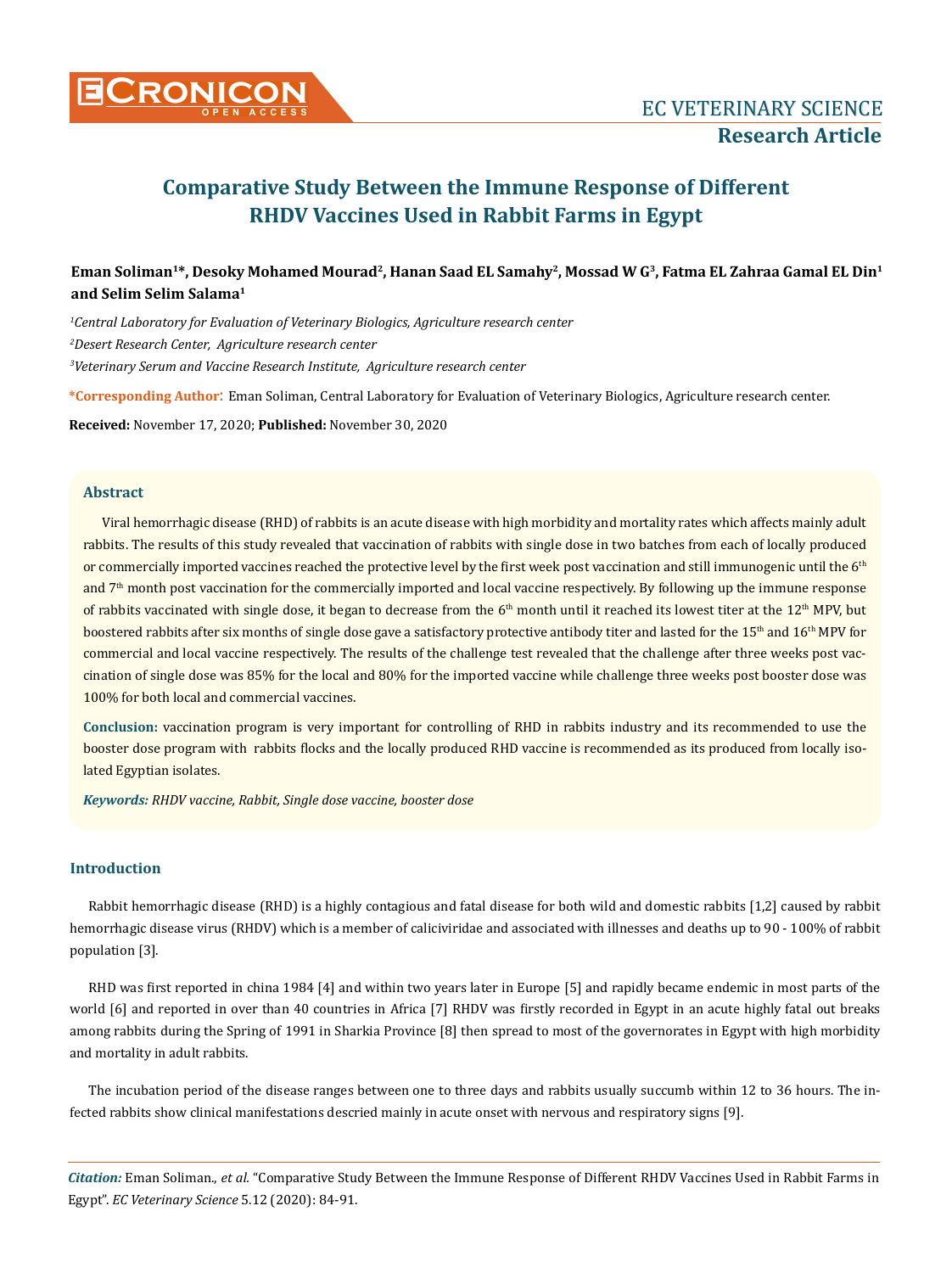Gross pathological lesions are variable according to the severity of infection. It includes circulatory and degenerative disorders, liver necrosis and splenomegaly [10,11].

In response to this infection specific inactivated vaccines were developed giving full and rapid setup of protective immunity [12,13] mean while, the data of the efficacy of these types of vaccines and the protocols of vaccination require more studies.

In this study two types of inactivated vaccines of RHDV that is available in the Egyptian market were compared to study immune response in rabbit flocks. The first is the locally prepared in VSVRI and the second is the commercially imported vaccine using either single dose or booster dose vaccination assay followed by evaluation of the protection achieved against challenge with virulent (RHDV).

# **Materials and Methods**

#### **Animals**

A total of 340 rabbits of two months old weighed 1.5 to 2 kg at least was tested for freedom from RHDV with no evidence of previous infection or vaccination kindly supplied from the central laboratory for evaluation of veterinary biologics and housed in isolated cages specified for rabbits to be used according to the experimental design.

#### **Vaccines**

Two batches from each type of the inactivated RHDV vaccines which are available in the Egyptian market for rabbit's industry were used. the first is locally prepared from local isolate of RHDV in VSVRI and the second is commercially imported of a RHDV 3116-AP strain, They were both bought from the Egyptian market.

#### **Expermintal design**

#### **Rabbits used were divided into three groups**

 $1<sup>st</sup>$  group of 160 rabbits was vaccinated with the two batches (locally prepared vaccines) 80 rabbits for each. 20 rabbits were challenged against the virulent strain of (RHDV) three weeks after the single dose. The remaining 60 rabbits of each batch group were subdivided after  $6<sup>th</sup>$  month into two subgroups; a group of 40 rabbits take the booster dose of vaccine and the second (20 rabbits) were left for tracking of the immune response induced by single dose vaccination assay. Three weeks after the booster does, 20 rabbits were challenged against the virulent (RHDV) and the remaining 20 rabbits were left for following up the immune response after booster dose vaccination.

 $2<sup>nd</sup>$  group of 160 rabbits vaccinated with two batches (commercially imported vaccine) 80 rabbits each. 20 rabbits were challenged against the virulent strain of RHDV three weeks after the single dose. The remaining 60 rabbits of each batch group were subdivided after  $6<sup>th</sup>$  month into two subgroups; a group of 40 rabbits take the booster dose of vaccine and the second was left for tracking of the immune response induced by single dose vaccination assay. three weeks after the booster does, 20 rabbits were challenged against the virulent (RHDV) and the remaining 20 rabbits left for following up the immune response after booster dose vaccination.

#### **3rd group kept as negative control**

A group of 20 rabbits of negative control rabbits were challenged with the virulent RHDV 10 rabbits challenged three weeks after single dose and 10 rabbits challenged three weeks after booster dose vaccination.

*Citation:* Eman Soliman., *et al.* "Comparative Study Between the Immune Response of Different RHDV Vaccines Used in Rabbit Farms in Egypt". *EC Veterinary Science* 5.12 (2020): 84-91.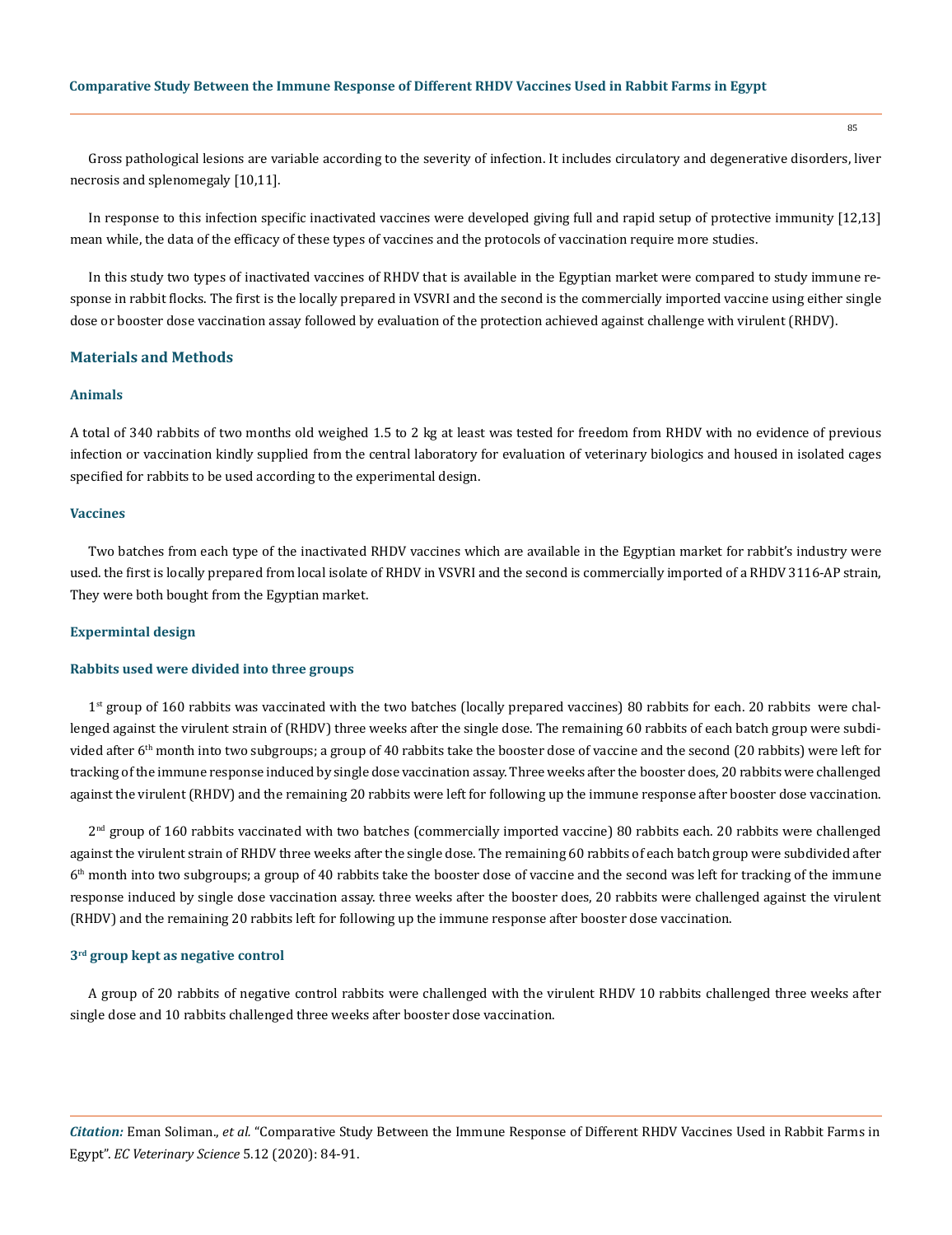#### **Serum sampling**

Blood sampling were collected individually from all vaccinated and negative non vaccinated rabbits. from each rabbit group in relation to the vaccination assay. Sera of individual rabbits were collected and subjected to inactivation process by heating in water bath at 56ºC for 15 minutes then kept at -20 $\textdegree$ C tell examined with hemagglutination inhibition test (HI).

#### **Challenge strain**

RHDV (local isolate Giza 2006) with titer of  $2^{10}$ -  $2^{12}$ HA unit was kindly supplied from the Reference Strains Bank in central laboratory for evaluation of veterinary biologics (CLEVB). It was used for challenge test in a titer of 1000LD50 and in (HI) test.

#### **Control sera**

Positive control hyper immune serum of (RHDV) and negative control. was kindly supplied from Reference Strains Bank (CLEVB). Also, negative control sera were prepared from sera of negative control rabbits. to be used as positive and negative control in serological tests.

#### **Erythrocyte suspension**

Human type (O) red blood cells were collected on 3.8% sodium citrate solution as anticoagulant from a healthy volunteer then the packed erythrocytes were suspended in sterile saline in a final concentration of 1% for both HA and HI tests.

#### **Haemaglutination technique**

A twofold serial dilution of RHDV was incubated with an equal amount of 1% washed human type (O) RBCs in a round bottom micro titer plate at  $4^{\circ}$  C to determine the HA unit that used in HI test. [14].

#### **Haemagglutination inhibition technique**

HI test was carried out according to [15] by using 8 HA unit of RHDV and human RBCs type (0) of concentration 75% was kept at 25°C for 30 - 60 min to settle down to estimate the level of specific RHDV antibodies in the sera of vaccinated rabbits, compared with the positive and negative control sera.

#### **Challenge test**

Twenty rabbits from each group of rabbits vaccinated with two batches of either local or commercial vaccine were challenged with a virulent isolate of RHDV with titer of 10<sup>4.6</sup> LD <sub>50</sub>/ml. All rabbits were observed for motilities and clinical signs which later were sacrificed to apply post mortem examination.

# **Results**

Regarded to monitoring the antibody titers of the vaccinated rabbits with single dose of either local or commercially imported vaccine along the period of one year table 1 reveals that the immune response reached the protective level ≥ 7 log<sub>2</sub> HI unit at the 3™ WPV (week post vaccination) and reached its peak at the 4<sup>th</sup> WPV and still immunogenic until it started to decline at the 6<sup>th</sup> MPV (month post vaccination) reaching its lowest titer by the  $12<sup>th</sup>$  MPV.

The results of follow up the antibody titers of the boostered rabbits either by local or commercial vaccine along the period of 18 month as shown in table 2 reveal that the immune response become satisfactory at the 7<sup>th</sup> MPV and remain in a protective level ≥ 7 log<sub>2</sub> HI unit until the end of the experiment by the 18<sup>th</sup> WPV.

*Citation:* Eman Soliman., *et al.* "Comparative Study Between the Immune Response of Different RHDV Vaccines Used in Rabbit Farms in Egypt". *EC Veterinary Science* 5.12 (2020): 84-91.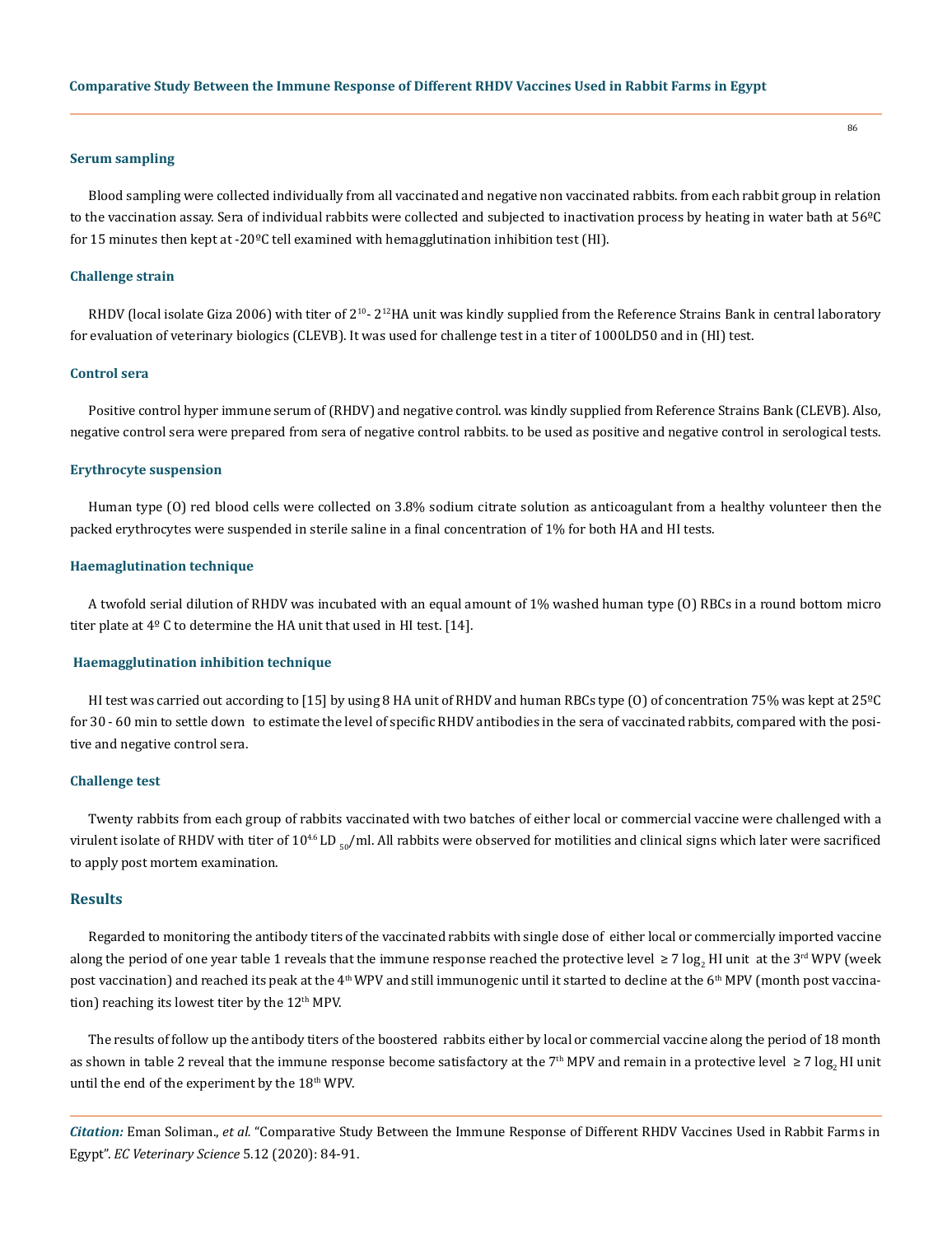|                      | <b>Single dose</b> |                |                 |                                |                  |  |  |  |  |
|----------------------|--------------------|----------------|-----------------|--------------------------------|------------------|--|--|--|--|
|                      | Local              |                | <b>Imported</b> | <b>Control</b>                 |                  |  |  |  |  |
|                      | <b>Batch 1</b>     | <b>Batch 2</b> | <b>Batch 1</b>  | <b>Batch</b><br>$\overline{2}$ |                  |  |  |  |  |
| $1st$ WPV            | 6.75               | 6              | 6.5             | 6                              | $\boldsymbol{0}$ |  |  |  |  |
| 2 <sup>nd</sup> WPV  | 6.75               | 6.25           | 6.75            | 6.5                            | $\boldsymbol{0}$ |  |  |  |  |
| 3rdWPV               | 8.25               | 8              | 7.75            | 7                              | 0                |  |  |  |  |
| $4th$ WPV            | 8.5                | 8.25           | 8               | 7.5                            | $\boldsymbol{0}$ |  |  |  |  |
| 2 <sup>nd</sup> MPV  | 8.5                | 8.5            | 8.25            | 7.5                            | $\boldsymbol{0}$ |  |  |  |  |
| 3rd MPV              | 8.25               | 8.25           | 8               | 7.5                            | $\boldsymbol{0}$ |  |  |  |  |
| 4 <sup>th</sup> MPV  | 7.75               | 7.5            | 7               | 7.25                           | $\boldsymbol{0}$ |  |  |  |  |
| 5 <sup>th</sup> MPV  | 7                  | 6.75           | 6.5             | 7                              | $\boldsymbol{0}$ |  |  |  |  |
| $6th$ MPV            | 6.25               | 6              | 5.75            | 6.25                           | $\boldsymbol{0}$ |  |  |  |  |
| 7 <sup>th</sup> MPV  | 5.75               | 6              | 5.25            | 6.5                            | $\boldsymbol{0}$ |  |  |  |  |
| 8 <sup>th</sup> MPV  | 5.25               | 5.5            | 5               | 6                              | $\boldsymbol{0}$ |  |  |  |  |
| 9 <sup>th</sup> MPV  | 5.25               | 5.25           | 5               | 5.75                           | $\boldsymbol{0}$ |  |  |  |  |
| 10 <sup>th</sup> MPV | 5                  | 5.25           | 5               | 5.5                            | $\boldsymbol{0}$ |  |  |  |  |
| 11 <sup>th</sup> MPV | 4.5                | 5              | 4.75            | 5                              | $\boldsymbol{0}$ |  |  |  |  |
| 12 <sup>th</sup> MPV | 4.5                | 5              | $\overline{4}$  | 4.5                            | $\boldsymbol{0}$ |  |  |  |  |

*Table 1: Mean antibody titers of vaccinated rabbits (single dose) with local and commercial rabbit hemorrhagic disease virus vaccine using haemagglutination inhibition test.*

|                      | <b>Booster Dose</b> |                |                |                |                  |  |  |
|----------------------|---------------------|----------------|----------------|----------------|------------------|--|--|
|                      | Local               |                | Imported       | <b>Control</b> |                  |  |  |
|                      | <b>Batch 1</b>      | <b>Batch 2</b> | <b>Batch 1</b> | <b>Batch 2</b> |                  |  |  |
| 7 <sup>th</sup> MPV  | 7.5                 | 8.5            | 7.25           | 7.0            | $\mathbf{0}$     |  |  |
| $8th$ MPV            | 8.25                | 8              | 8.75           | 8.25           | $\mathbf{0}$     |  |  |
| 9 <sup>th</sup> MPV  | 9.75                | 10             | 9.5            | 9.75           | $\mathbf{0}$     |  |  |
| $10th$ MPV           | 10.25               | 10.5           | 9.25           | 9.5            | $\mathbf{0}$     |  |  |
| 11 <sup>th</sup> MPV | 10.25               | 10.5           | 9.5            | 10             | $\boldsymbol{0}$ |  |  |
| 12 <sup>th</sup> MPV | 10                  | 10.5           | 9.5            | 9              | $\mathbf{0}$     |  |  |
| $13th$ MPV           | 9.75                | 9.5            | 9              | 8.75           | $\boldsymbol{0}$ |  |  |
| $14th$ MPV           | 9.25                | 9              | 8.25           | 8              | $\mathbf{0}$     |  |  |
| $15th$ MPV           | 8.25                | 8              | 7.25           | 7              | $\mathbf{0}$     |  |  |
| $16th$ MPV           | 7                   | 7.25           | 6.25           | 6              | $\mathbf{0}$     |  |  |
| $17th$ MPV           | 6.25                | 6.5            | 5.75           | 5.5            | $\mathbf{0}$     |  |  |
| $18th$ MPV           | 6.25                | 6              | 5              | 5.25           | $\mathbf{0}$     |  |  |

*Table 2: Results of haemagglutination inhibition test on sera of rabbits vaccinated with local and commercial vaccines and a booster dose of vaccination.*

*Citation:* Eman Soliman., *et al.* "Comparative Study Between the Immune Response of Different RHDV Vaccines Used in Rabbit Farms in Egypt". *EC Veterinary Science* 5.12 (2020): 84-91.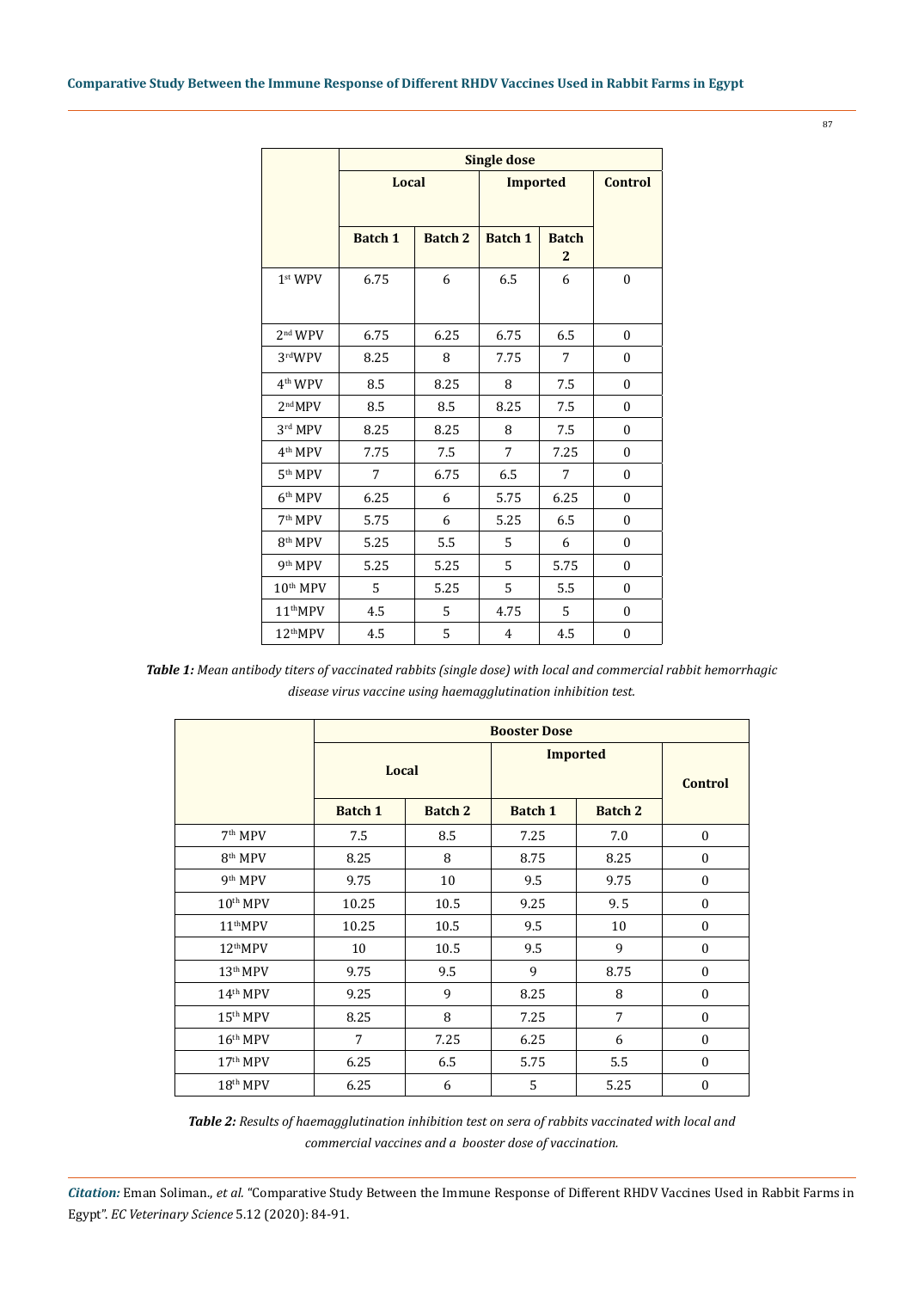As shown in table 3 challenge test against virulent strain of RHDV among vaccination with either single or booster doses of vaccination with the locally prepared vaccine showing appearance of protective level ≥ 70% reaches 80% and 90% with average 85% for the two batches of the vaccine 3 weeks post single dose vaccination while was 100% post boostering for the two batches of vaccine under test.

|                             | Single dose vaccination |             |             |         | <b>Booster dose vaccination</b> |           |             |         |  |
|-----------------------------|-------------------------|-------------|-------------|---------|---------------------------------|-----------|-------------|---------|--|
|                             | Batch $(1)$             | Batch $(2)$ | <b>Mean</b> | control | Batch $(1)$                     | Batch (2) | <b>Mean</b> | Control |  |
| Number of tested<br>rabbits | 20                      | 20          | 20          | 10      | 20                              | 20        | 20          | 10      |  |
| Mortalities                 | 2                       | 2           | 2           | 10      | 0                               | $\Omega$  | $\theta$    | 10      |  |
| Symptoms                    | າ                       | $\Omega$    |             | 0       | 0                               | $\Omega$  | $\theta$    |         |  |
| PM lesions                  | $\Omega$                | $\Omega$    | $\Omega$    | 0       | 0                               | $\Omega$  | $\theta$    |         |  |
| Total affected              | 4                       | 2           | 3           | 10      | 0                               | $\Omega$  | 0           | 10      |  |
| Protection %                | 80%                     | 90%         | 85%         | $0\%$   | 100%                            | 100%      | 100%        | $0\%$   |  |

*Table 3: Results of challenge test against virulent rabbit hemorrhagic disease virus (RHDV) 3 weeks post single and booster dose vaccination with locally prepared vaccine.*

Results of challenge test against virulent strain of RHDV among vaccination with either single or double doses of the commercially imported vaccine with six month apart showing appearance of protective level ≥ 70% reaches to 75% and 85% with average 80% for the two batches of the vaccine 3 weeks post single dose vaccination while challenging 3 weeks post booster dose gave 100% protection for the two batches of vaccine under test.

|                          | <b>Single dose vaccination</b> |           |             |          | <b>Booster dose vaccination</b> |           |             |                |
|--------------------------|--------------------------------|-----------|-------------|----------|---------------------------------|-----------|-------------|----------------|
|                          | Batch $(1)$                    | Batch (2) | <b>Mean</b> | control  | Batch $(1)$                     | Batch (2) | <b>Mean</b> | <b>Control</b> |
| Number of tested rabbits | 10                             | 10        | 10          |          | 10                              | 10        | 10          |                |
| Mortalities              |                                |           |             | 4        | 0                               | $\theta$  | $\Omega$    | כ              |
| Symptoms                 |                                | $\Omega$  | 0.5         |          | 0                               | 0         | $\Omega$    |                |
| PM lesions               |                                | $\Omega$  |             |          | 0                               | 0         | $\Omega$    |                |
| Total affected           | 3                              |           | 2           | $\theta$ | 0                               | $\theta$  | $\theta$    |                |
| Protection %             | 75%                            | 85%       | 80%         | $0\%$    | 100%                            | 100%      | 100%        | $0\%$          |

*Table 4: Results of challenge test against rabbit hemorrhagic disease virus (RHDV) three weeks post single and booster dose vaccination with commercial vaccine.*

# **Discussion**

Rabbit viral hemorrhagic disease (RVHD) nowadays is endemic in most parts of Europe, Asia, in some African countries and in Australia. In Egypt, RHVD spreads all over most the of Egyptian governorates where it was recorded in many different localities by many authors. It is characterized by high rates of morbidity and mortality among rabbit flocks reaches up to 90% in adults causing high commercial and economical losses [16].

Inactivated vaccines against RHDV was developed by several countries and succeeded in the control of the disease. In Egypt, an inactivated RHDV vaccine with aluminum hydroxide gel adjuvant was developed giving a satisfactory level of protection among rabbits industry administered as a single shot vaccination [17] aiming to protect rabbits for long duration but it was observed that single dose vaccination of rabbits with inactivated vaccine is not enough to cover long period of immunity in rabbit flocks [18].

*Citation:* Eman Soliman., *et al.* "Comparative Study Between the Immune Response of Different RHDV Vaccines Used in Rabbit Farms in Egypt". *EC Veterinary Science* 5.12 (2020): 84-91.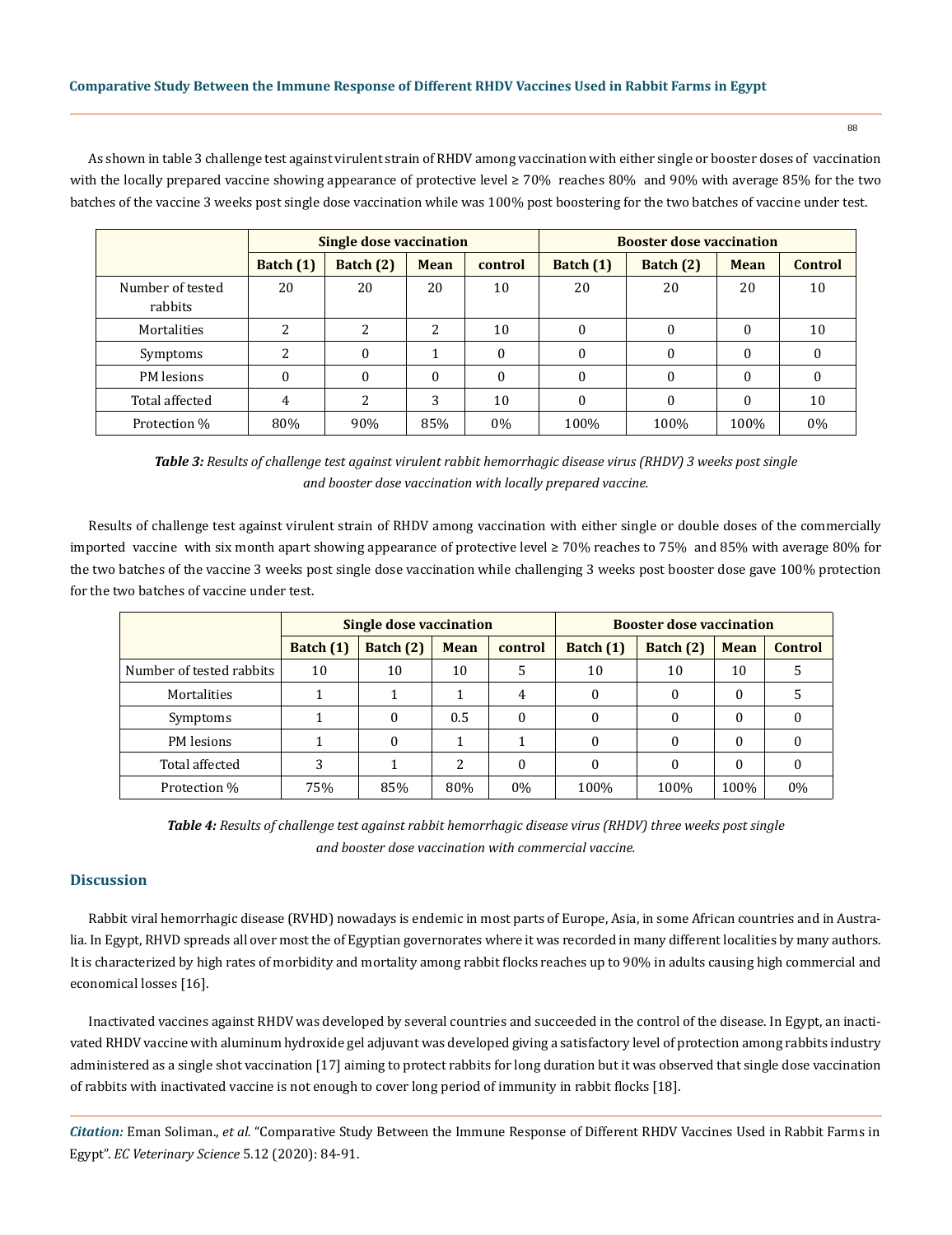So the objective of this study was to evaluate the immune response achieved by single dose of vaccines either the locally produced from the local isolates of RHDV in Egypt or by the commercially imported vaccine that is nowadays present in the Egyptian field. Following up and monitoring of the vaccination programs post single dose of vaccination using haemagglutination inhibition test directing us and the rabbit breeders to the best time for booster vaccination and this is confirmed by the challenge test using virulent local isolate of RHDV.

Regarding the monitoring of antibody titer using HI test indicated that the immunity in adult rabbits induced with single dose either in the locally produced or the commercially imported vaccines lasted protective for at least  $6<sup>th</sup>$  month up to the  $7<sup>th</sup>$  month post single dose of vaccination, and this is confirmed by [19] then gradually declined as shown in table 1.This may indicate that rabbits vaccinated with locally produced or commercially imported vaccines may have a protective level of antibodies against RHDV up to the  $6<sup>th</sup>$  month post single vaccination for the commercial vaccine or up to the  $7<sup>th</sup>$  month for locally produced vaccine post single vaccination, The same finding were observed by who added a booster dose of vaccination will be more beneficial. A satisfactory protective antibody titer were obtained in rabbits received booster dose either from local or commercial imported RHDV vaccine reached up to the 15<sup>th</sup> and 16<sup>th</sup> month in commercial and locally produced vaccines respectively ,Thus it is necessary in breeding rabbits to be vaccinated twice a year as recommended by [20]. As shown in table 1 both groups vaccinated with local and imported vaccines had RHDV specific antibodies by haemagglutination inhibition test at the first week post vaccination in the two batches from each type of vaccine which was 6.75 and 6 log2 for the tested local vaccine and 6.5 and 6 for the two batches of the tested imported vaccine respectively. Antibody titers induced by the two vaccine types began to rise to reach the highest titer in the first month post vaccination as said by [21] although the results reveals that the RHDV antibodies were higher in the locally prepared vaccine than the imported one as reported by [22,23] than that of the commercial imported one. The two vaccines remain immunogenic until  $6<sup>th</sup>$  month then the antibody titer began to decline as measured by HI test. This results disagreed with [24] who said that the rabbits still immunized until the  $12<sup>th</sup>$  month post single dose vaccination but with the oil emulsified vaccine.

A group of rabbits were boostered at the  $6<sup>th</sup>$  month with second dose of the vaccine. Following up of the antibody titers for both groups of single and booster vaccinated rabbits showed that the single dose vaccinated rabbits showed decrease in the antibody titers began from the 6<sup>th</sup> month until reached to the lowest titer at the 12<sup>th</sup> month post vaccination (Table 1) with 4.5, 5 log 2 for local vaccine and 4, 4.5 log 2 for imported vaccine. Mean while the boostered Table (2) rabbits at  $6<sup>th</sup>$  month showed an increase of the antibody titers from  $6<sup>th</sup>$ month post vaccination with 7.5 ,8.5 log2 and 7.25 , 7.0 log2 for the local and commercial vaccine post boostering respectively reaching a second beak of immunity at the 10<sup>th</sup> month from the primary vaccination with 10.25, 10.5 log2 for locally produced vaccine and 9.5 at 9<sup>th</sup>, 9.75at 10<sup>th</sup> log2 for the commercial vaccine. These results fully agreed with [18].

After challenge test, all of the remaining rabbits were sacrificed to examine the post mortem picture to calculate the protection percent. The results of challenge test of rabbits vaccinated with either single or booster dose of RHDV vaccine for local and imported vaccines as shown in Table (3) against virulent local strain were in agreement with [25,26] who reported that booster vaccination serve a 100% protection in the vaccinated rabbit flocks.

Finally, from the previous mentioned data of sero-evaluation, challenge and protection assay we concluded that. The locally produced monovalent inactivated RHDV adjuvanted with aluminium hydroxide gel induces better immune response than that the imported one in challenge against local virulent isolates of the virus.

All the tested vaccines showed better immune response by boostering of the vaccinated rabbits with a booster dose of vaccine after the 6<sup>th</sup> month from the first dose.

So, the findings recommended the use of locally prepared RHDV vaccine will be better under the Egyptian circumstances and booster dose vaccination is needed after six months from the primary vaccination to achieve full protection against RHDV in Egypt.

*Citation:* Eman Soliman., *et al.* "Comparative Study Between the Immune Response of Different RHDV Vaccines Used in Rabbit Farms in Egypt". *EC Veterinary Science* 5.12 (2020): 84-91.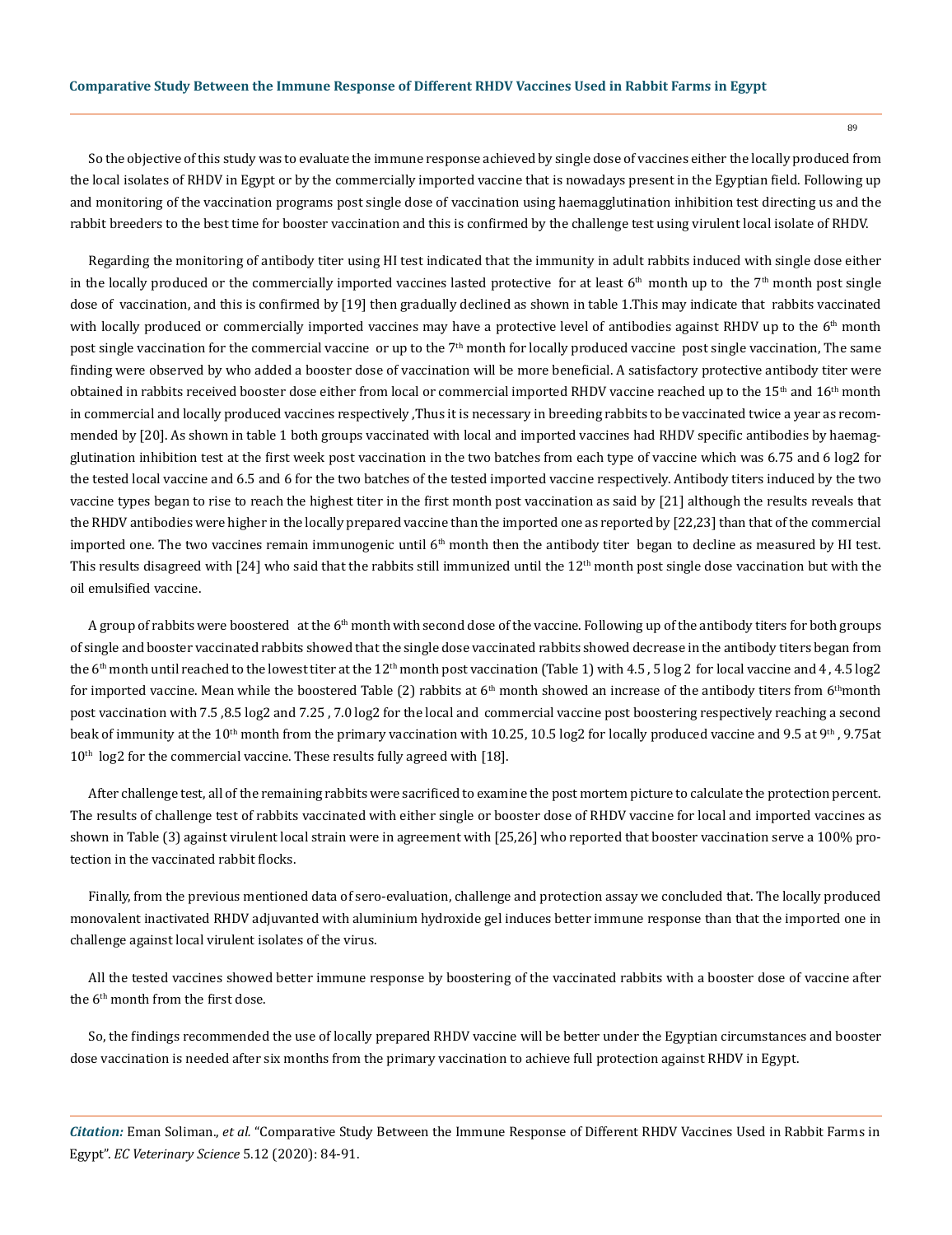# **Bibliography**

- 1. Gregg DA., *et al*[. "Viral hemorrhagic disease of rabbits in Mexico: epidemiology and viral characterization".](https://pubmed.ncbi.nlm.nih.gov/1760584/) *Revue Scientifique et Technique* [10 \(1990\): 435-451.](https://pubmed.ncbi.nlm.nih.gov/1760584/)
- 2. [Fucks A and Weissenbock H. "Comparative histopathological study of rabbit hemorrhagic disease \(RHD\) and European brown hare](https://pubmed.ncbi.nlm.nih.gov/1430343/)  syndrome (EBHS)". *[Journal of Comparative Pathology](https://pubmed.ncbi.nlm.nih.gov/1430343/)* 107 (1992): 103-113.
- 3. Ohlinger RF., *et al*[. "Identification and characterization of the virus causing rabbit hemorrhagic disease".](https://www.ncbi.nlm.nih.gov/pmc/articles/PMC249571/) *Journal of Virology* 64 (1990): [3331-3336.](https://www.ncbi.nlm.nih.gov/pmc/articles/PMC249571/)
- 4. Liu SJ., *et al*. "A new viral disease in rabbits Animal". *Husbandry and Veterinary Medicine* 16 (1984): 253-255.
- 5. Mclntosh MT., *et al*[. "A pandemic strain of calicivirus threatens rabbit industries in Americas".](https://virologyj.biomedcentral.com/articles/10.1186/1743-422X-4-96) *Journal of Virology* 4 (2007): 96.
- 6. Le Gall Recule G., *et al*[. "Emergence of a new lago virus related to Rabbit Hemorrhagic Disease virus".](https://veterinaryresearch.biomedcentral.com/articles/10.1186/1297-9716-44-81) *Veterinary Research* 44 (2013): [81.](https://veterinaryresearch.biomedcentral.com/articles/10.1186/1297-9716-44-81)
- 7. Duarte MD., *et al*[. "Detection of RHDV variant2 in the Azores".](https://www.researchgate.net/publication/271592483_Detection_of_RHDV_variant_2_in_the_Azores) *Veterinary Research* 176 (2015): 130.
- 8. Ghanem IA and Ismail AN. "Occurrence of rabbit hemorrhagic disease in Sha7rkia province". *The Zagazig Veterinary Journal* 20.4 (1992): 491-502.
- 9. Dalton KP., *et al*[. "Variant rabbit hemorrhagic disease virus in young rabbits Spain](https://www.ncbi.nlm.nih.gov/pmc/articles/PMC3557890/)*". Emerging Infectious Diseases* 18 (2012): 2009- [2012.](https://www.ncbi.nlm.nih.gov/pmc/articles/PMC3557890/)
- 10. Baily JL., *et al*[. "RHDV variant 2 presence detected in Scotland".](https://pubmed.ncbi.nlm.nih.gov/24744295/) *Veterinary Research* 174 (2014): 411-411.
- 11. Westcott D.G., *et al*[. "Incursion of RHDV 2 like variant in Great Britain".](https://veterinaryrecord.bmj.com/content/174/13/333.1) *Veterinary Research* 174 (2014): 333-333.
- 12. Torres E., *et al*[. "Safety evaluation of recombinant myxoma-RHDV virus including horizontal transmissible protection against myxo](https://www.ncbi.nlm.nih.gov/pmc/articles/PMC7125741/)[matosis and rabbit haemorrhagic disease".](https://www.ncbi.nlm.nih.gov/pmc/articles/PMC7125741/) *Vaccine* 19.2-3 (2000): 174-182.
- 13. Dalton KP., *et al*[. "Spread of new variant RHDV in domestic rabbits on the Iberian Peninsula".](https://www.sciencedirect.com/science/article/pii/S0378113513005932) *Veterinary Microbiology* 169 (2014): [67-73.](https://www.sciencedirect.com/science/article/pii/S0378113513005932)
- 14. Capucci L., *et al*[. "Detection and preliminary characterization of a new rabbit calicivirus related to rabbit haemorrhagic disease virus](https://www.ncbi.nlm.nih.gov/pmc/articles/PMC190954/á)  but nonpathogenic". *Journal of Virology* [70 \(1996\): 8614-8623.](https://www.ncbi.nlm.nih.gov/pmc/articles/PMC190954/á)
- 15. [Peshev R and Christova L. "Acomparison of immunogenic efficacy of a bivalent vaccine against Pasteurellosis and Rabbit Haemor](https://link.springer.com/article/10.1023/A:1026055909082)[rhagic Disease with that of three monovalent vaccines against Rabbit Haemorrhagic Disease".](https://link.springer.com/article/10.1023/A:1026055909082) *Veterinary Research Communications*  [27.7 \(2003\): 591-594.](https://link.springer.com/article/10.1023/A:1026055909082)
- 16. [OIE. World Organization for animal health. Manual of Diagnostic tests and Vaccines for Terrestrial Animals 2018 2.6.2".](https://www.oie.int/standard-setting/terrestrial-manual/) *Rabbit Haem[orrhagic Disease](https://www.oie.int/standard-setting/terrestrial-manual/)* (2018).
- 17. Taha MM., *et al*. "Comparison on the effect of different adjutants on the evaluation of immune response of monovalent and bivalent vaccines containing Pasteurella multocida and/or Rabbit haemorrhagic disease virus (2009).
- 18. Simon MC., *et al*. "Viral hemorrhagic disease disease in commercial rabbit farms; efficacy of an inactivated vaccine in protection against experimental inoculation". *Medicina Veterinaria* 10.1 (1993): 44-48.
- 19. Zhang QS., *et al*. "RHDV monoclonal antibody production and application in analyzing virus and polypeptides with Western-blotting technique". *Res. Pap. Collec. RHD. Nanjing Agricultural University, Nanjing* (1990): 46-49.

*Citation:* Eman Soliman., *et al.* "Comparative Study Between the Immune Response of Different RHDV Vaccines Used in Rabbit Farms in Egypt". *EC Veterinary Science* 5.12 (2020): 84-91.